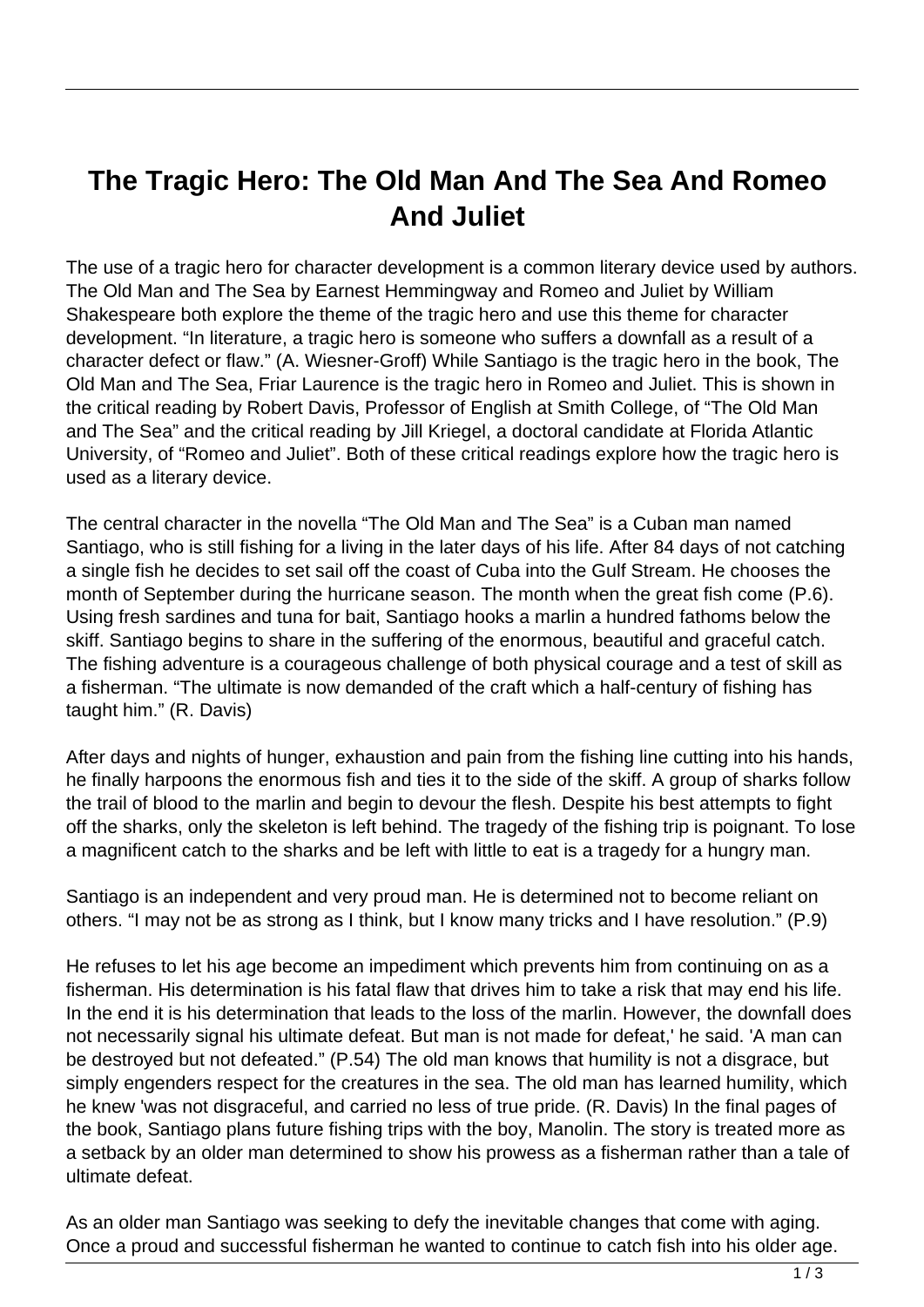Disappointed that he hadn't caught a fish in 84 days, he heads to the Gulf Stream in a little skiff to prove to himself that he still has what it takes.

"Now he was proving it again. Each time was a new time and he never thought about the past when he was doing it." (P.33)

To Santiago, a key component of catching a large fish is endurance. "I will show him what a man can do and what a man endures." (P.33). Not just physical endurance but also inner strength to endure pain longer than a fish can endure their own pain. "I must hold his pain where it is, he thought. Mine does not matter. I can control mine. But his pain could drive him mad." (P.45)

Although, Santiago respects the fish of the sea, it is pride as a fisherman that leads him to kill the marlin. "You killed him for pride and because you are a fisherman." (P.55) "Fish,' he said, 'I love you and respect you very much. But I will kill you dead before this day ends." (P.26) There is deep disappointment when he finds out the Marlin is too big to fit into the skiff and has to be tied by the side of the boat. He knows it is likely the sharks will come by to eat the marlin because of the blood leaking out of the harpoon wound. The inevitable does happen and Santiago expresses his feelings of regret from sailing out too far from the coastline. "I shouldn't have gone out so far, fish," he said. "Neither for you nor for me. I'm sorry, fish." (P.58)

Santiago is certainly a tragic hero. He tried to mend his broken pride only to find he broke it again though his lack of good judgement. "This determination to keep going, even when he knows it may be too much to handle, is Santiago's fatal flaw" (A. Wiesner-Groff) Similarly, Friar Laurence becomes a tragic hero due to his lack of good advice and actions.

Jill Kriegel, in her 2010 review of Friar Laurence's character in Romeo and Juliet's, describes the friar as a near- tragic hero rather than a tragic hero. Perhaps that is because the Friar considered suicide but fled from the scene and later asked the Prince for atonement. The Friar did not lose his life due to his poor judgement, but he did lose confidence in himself and a lack of respect from others. I feel that the Friar's character is similar enough to Santiago's to also be regarded as a tragic hero.

Friar Laurence is Romeo's priest who is best able to help Romeo plan out his future with Juliet by organising a secret wedding. The friar, a holy man with the best of intentions, is hoping to use the situation to resolve the feud between the Capulets and the Montagues.

I'll thy assistant be;

For this alliance may so happy prove

To turn your households' rancor to pure love. (2.3.90-92)

Although an honourable man, his intention to deceive the feuding families is not moral. His lack of good judgement is a flaw that becomes his downfall later in the play.

A day after the masquerade ball, the friar creates a sleeping potion which is at odds with his beliefs as a Christian. Shakespeare himself a religious orthodox is opposed to the Friars actions and sets the scene for the tragedy to follow.